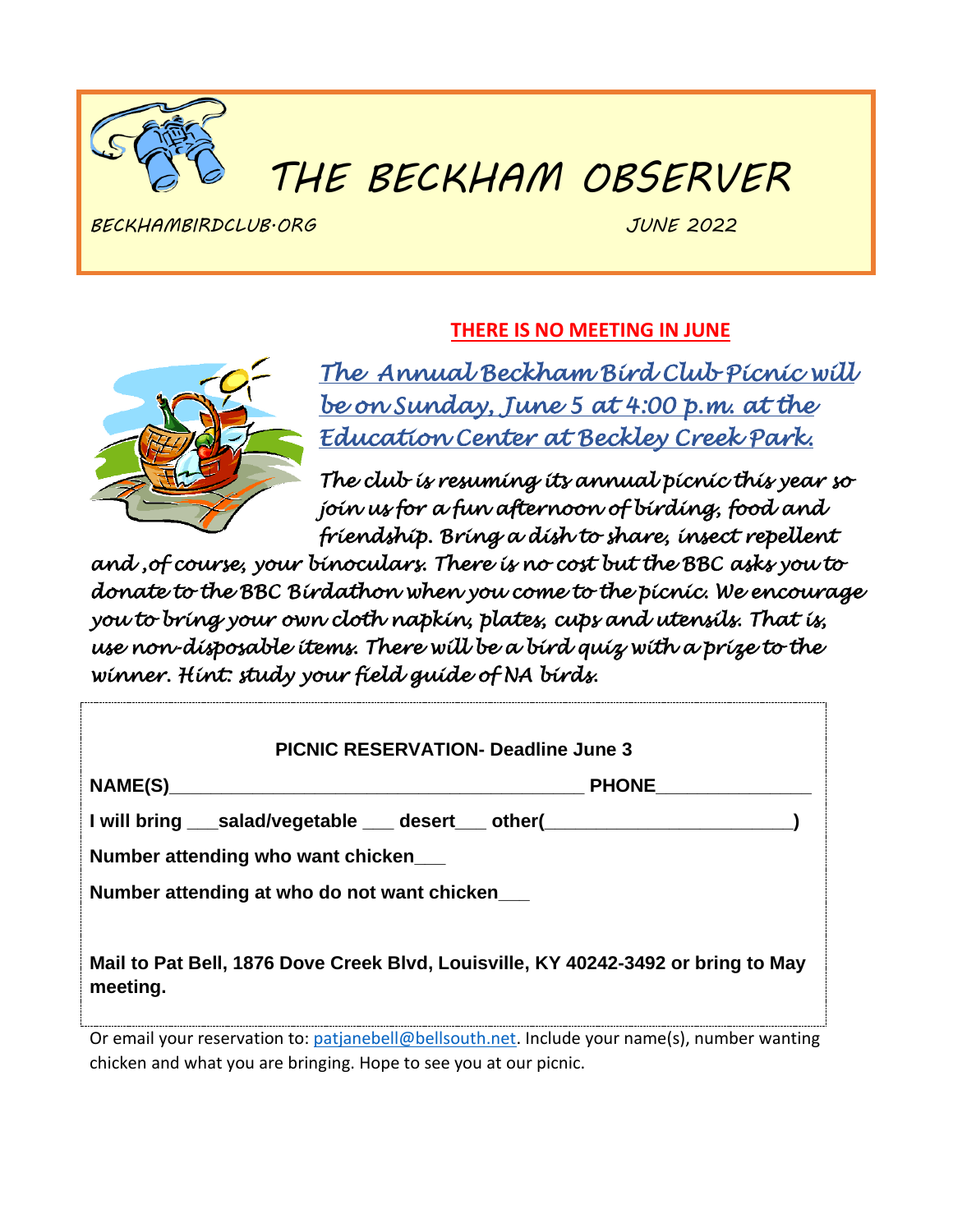#### **BIRDATHON**

The birds have been counted – **132** in all. Now it is up to you to help make our 2022 BBC Birdathon a success. Can you do it? Many members and friends have already made and sent in their pledge. But we need all our members to contribute to help us raise the money to support the organizations that have asked for grants from BBC. No amount is too small. Please send in your contribution to the person you sponsored or mail to the BBC post office box. Help us beat last year's \$24,000. Make check payable to **Beckham Bird Club**.

#### **UPCOMING FIELD TRIPS**

PLEASE NOTE CHANGE IN TIME FOR BENNETT LANE AND MORGAN CONSERVATION PARK.

**Sunday, May 29** 8 a.m. – noon Easy/moderate

**POPE LICK PARK** – For residents, breeding birds and late migrants. From Gene Snyder get off at Taylorsville Rd toward Fisherville, go about a mile, & take a right on South Pope Lick Rd. Follow signs to Pope Lick Park, part of the Parklands. Meet in the parking lot. (formerly called Floyds Fork Park) **GPS: 38.184655, -85.488095**

Andrew Melnykovych 502-608-4655

**Saturday, June 11** 7:30 a.m. – 9:15 a.m. Easy

**FOR EARLY BIRDERS - BENNETT LANE FIELDS** - For summer breeders of the open prairie and mixed forest. Meet at the Intersection of Morgan Road and Bennett Lane. **GPS: 38.423240, -85.443033** Mike Callan 502-592-7008

**Saturday, June 11** 9:30 a.m. – 1:00 p.m. Moderate

**IF YOU WANT TO SLEEP LONGER - MORGAN CONSERVATION PARK** - For summer breeders of the open prairie and mixed forest. Meet at Morgan Conservation Park parking lot. **GPS: 38.500359, - 85.380793** Mike Callan 502-592-7008

**PAST FIELD TRIPS**

**Tom Sawyer - April 30** - Eleven birders were greeted by the sounds of spring migrants singing fervently as they traversed over 4 miles of EP Tom Sawyer Park. The weather was pleasant and the birds were numerous and diverse. Highlights included 4 species of vireo including 2 blue-headed, along with numerous least flycatchers, rose-breasted grosbeaks, and scarlet tanagers. We also saw \*21\* species of warbler including, blue-winged, pine, numerous Nashville and black-throated green, Kentucky, cape may, hooded, redstart, magnolia, palm, prairie, chestnut-sided and a cerulean! Less common species observed included a Lincoln's sparrow, two pairs of red-headed woodpeckers, \*several\* veerys and a late brown creeper. The final tally came to 78 species! Thanks to everyone who came out for a spectacular day of birding!

**Mammoth Cave National Park – May 1, 2022** Our day of birding began with 14 members and 2 guests. It was a beautiful day for our trip. Ovenbird, Worm-eating, Louisiana Waterthrush,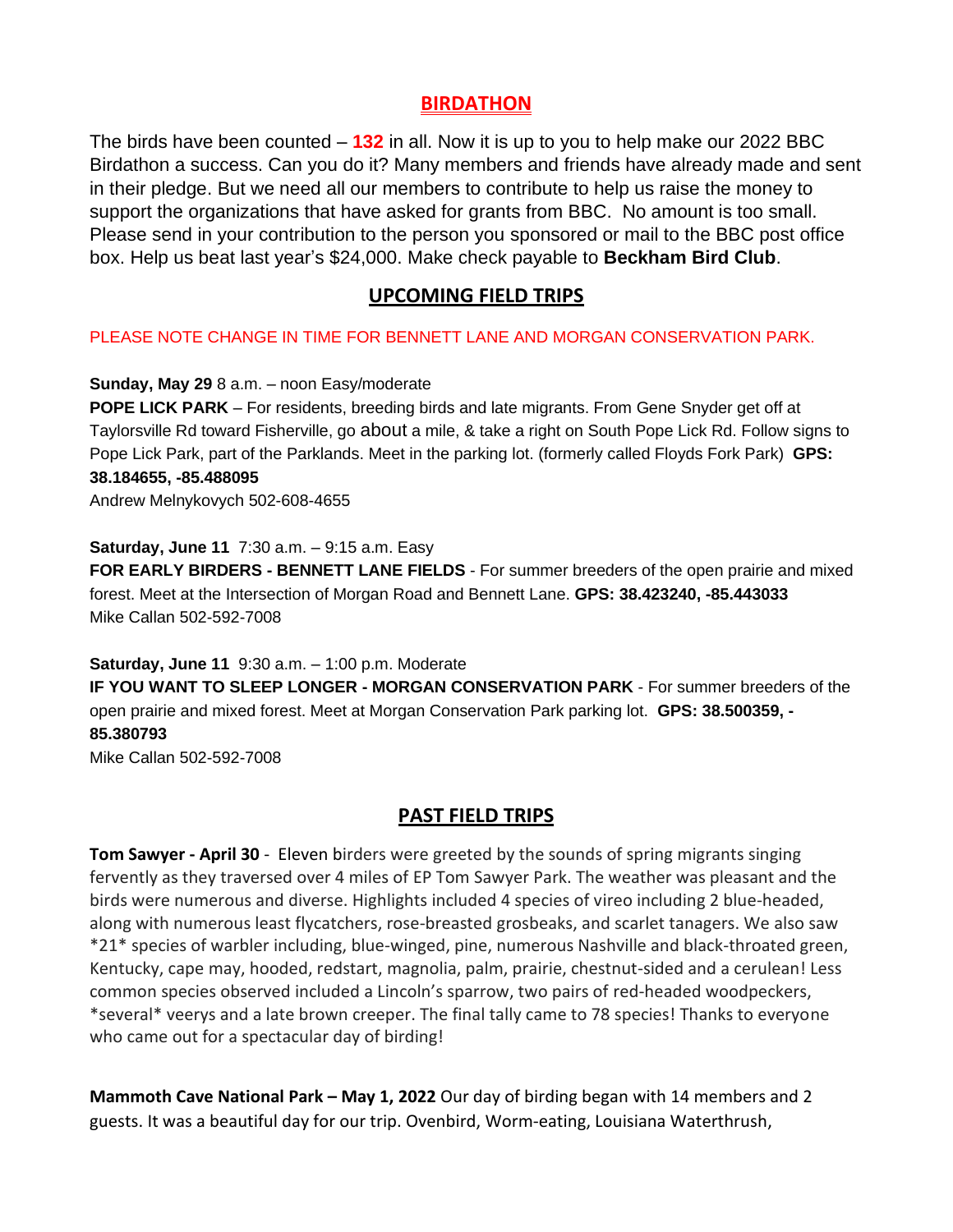Prothonotary, Kentucky, and Hooded were just some of the 20 species of warblers seen by the observers. Of the 20 warbler species we saw only the Magnolia and Blue-throated Blue Warblers were migrants. Vireos, thrushes, and Orioles added their presence as we traveled from one spot to the next. Cedar Waxwings were the most numerous species seen. Be sure to join us on the next BBC field trip.

**Anchorage Trail – May 8, 2022** Bright sunshine, blue skies and a great group of birders made for a super Mother's Day field trip. The fourteen participants walked the trail picking up a species here and there. At the end of the trip we were surprised to find that we tallied 64 species. Here are some highlights - Wood Ducks with lots of cute ducklings, a Blue-headed Vireo, Rough-winged, Barn, and Tree Swallows, both Gray-cheeked and Swainson's Thrushes, Orchard and Baltimore Orioles, and eleven species of warblers. Don't miss the next BBC trip.

**Turkey Run – May 7** Cloudy with intermittent drizzle, temps remaining in the low 50s. BBC field trip. Fourteen birders met on a chilly May morning to see what could be found. In spite of the clouds and occasional drizzle, we managed to get 49 species in 4 hours. Highlights included a nice look at a Kentucky Warbler, a Wood Thrush that posed beautifully, and a pair of Scarlet Tanagers.

**Caperton Swamp – May 21** BBC field trip report. Twelve members and three guests gathered at Caperton Swamp on a warm pleasant morning. Many great birds were seen in the parking area. A Red-headed Woodpecker, Gray Catbird, Eastern Kingbird, a first year male Orchard Oriole and bright male Baltimore Oriole appeared in the trees across River Road. Just inside the canopy were well over a hundred Cedar Waxwings feasting in the mulberry trees. Further inside, the forest was quiet in many places and almost completely devoid of spring migrants. Perhaps many took advantage of the strong southerly winds over the last two evenings. Still, good looks were had at many summer residents with highlights being many Indigo Buntings and a Summer Tanager. We also heard singing Yellow-Throated warbler, Red-Eyed and Warbling Vireos, and many Blue-gray Gnatcatchers. In the swamps we found Black-crowned Night Herons, a Green Heron, multiple singing Prothonotary warblers and Baltimore orioles. As we made our way back to the parking lot a Yellow-billed Cuckoo announced itself and a Bald Eagle was seen soaring over the river. The trip officially ended with 43 species. However just before leaving I was informed by two members that they had seen an unidentified merganser with young, so I went back to find them and picked up another 10 species along the way. Oddly the forest seemed more active after 11am. There were two female Hooded Mergansers, one with 5 juveniles, and a female Wood Duck, also with several young. Other notable late adds included a female Common Yellowthroat, a Willow Flycatcher, Belted Kingfisher, a singing Philadelphia Vireo, and a female Ruby-throated Hummingbird to bring the final tally up to 53 species. Thanks again to everyone who came out for a fun morning of birding!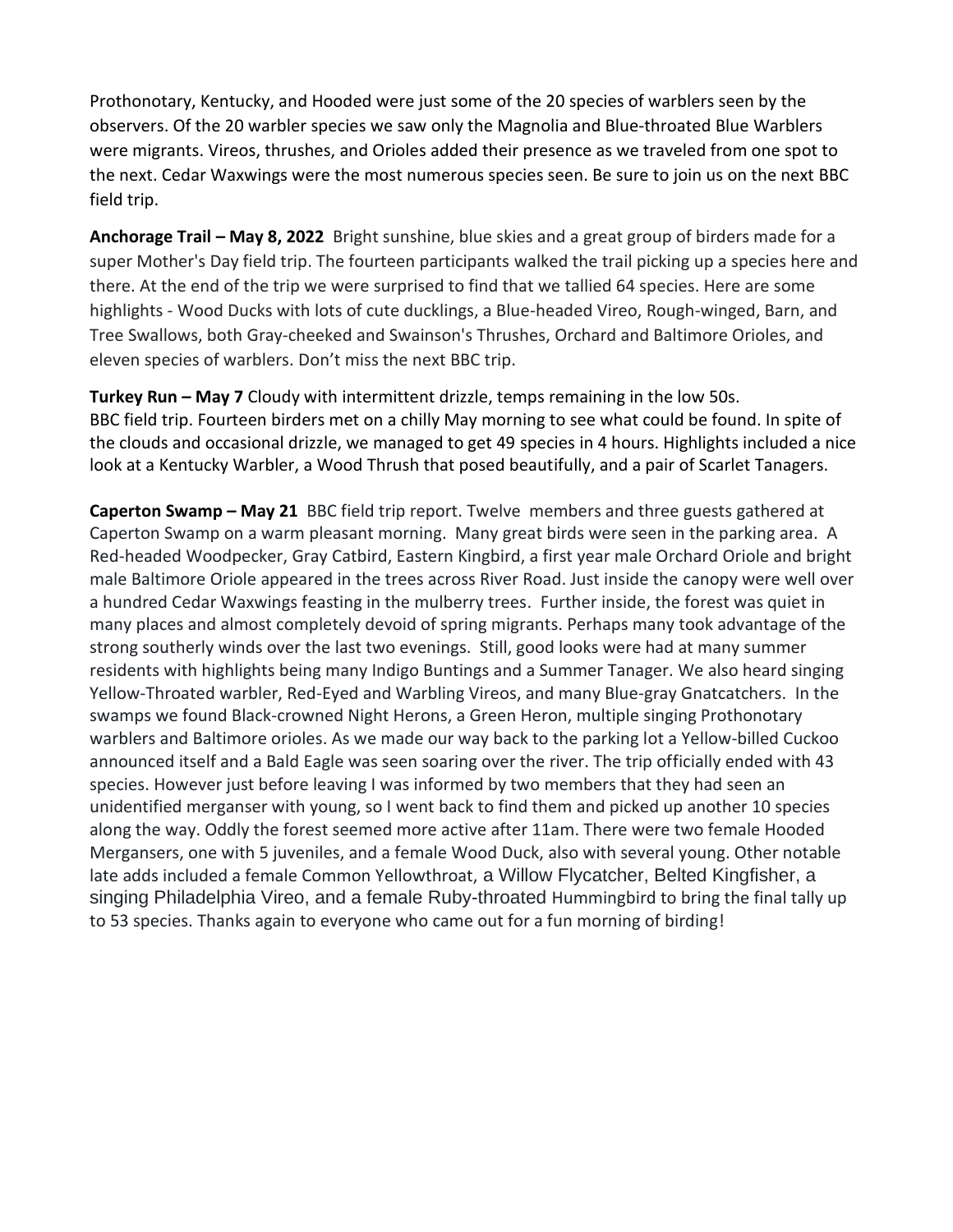#### **BIRDING ETHICS: SOME THOUGHTS ON OWLS**

Why do owls fascinate birders and especially bird photographers, often driving them to behave in ways that other species do not inspire?

After all, owls are not – for the most part – among our rarest North American birds. Yes, they can be hard to find, so seeing one is usually a treat for any birder. But why do they so often trigger irrational frenzies?

As owl researcher Denver Holt, the speaker at the Beckham Bird Club annual meeting, suggested, it may be because owls invite anthropomorphism. They have faces that remind us of ourselves, with wide-set eyes that peer out at us with binocular vision. They look and act smart and calm, encouraging us to ascribe to them those attributes.

Owls are a photographer's dream. Rather than fly away when approached, owls often sit still , watching us approach and seemingly unperturbed by our presence.

But, as Holt explained, appearances can be deceiving. Owls do indeed get stressed by humans encroaching on their space, even to the point of abandoning nests. In that respect, they are no different than other birds.

Similarly, ethical birding practices around owls should be similar to those used around species that make it clear they are bothered by human presence. First and foremost, maintain a respectful distance and keep noise and commotion to a minimum. Limit use of recording to elicit owls to respond to you.

When photographing owls, do not use flash photography, especially if the bird is flying or hunting. Owls subjected to barrages of flashes show signs of being disturbed or temporarily disoriented.

Owls also tend to bring out bad behavior toward other humans. A pair of Northern Pygmy-owls did just that in Colorado recently, creating traffic issues on a narrow road, irritating local property owners and other recreational users of the area and, worst of all, significantly disturbing a pair of birds that were simply trying to perpetuate their species.

Many social media sites for birders, including several in our area, do not permit disclosing specific locations of owl sightings because it puts the birds at risk of disturbance. As eBird says in its discussion of sensitive species, "Disturbance at (owl) day roosts or use of playback can repeatedly disturb individuals, pairs, or small populations. Large crowds surrounding and following certain owls in winter (sometimes engaging in unethical baiting practices) disrupts natural hunting and exposes owls to great risk from vehicle collisions or habituation to humans."

eBird currently masks locations for three North American owl species: Spotted Owls, Great Gray Owl, and Northern Hawk Owl, but adds that "*we encourage ethical behavior around all owls."*

As noted by eBird, one of the most harmful practices around owls is baiting. Providing food to wild owls is not at all like maintaining backyard feeders, and should be done only by rehabilitators attempting to capture injured birds or by researchers who are banding or tagging owls. The National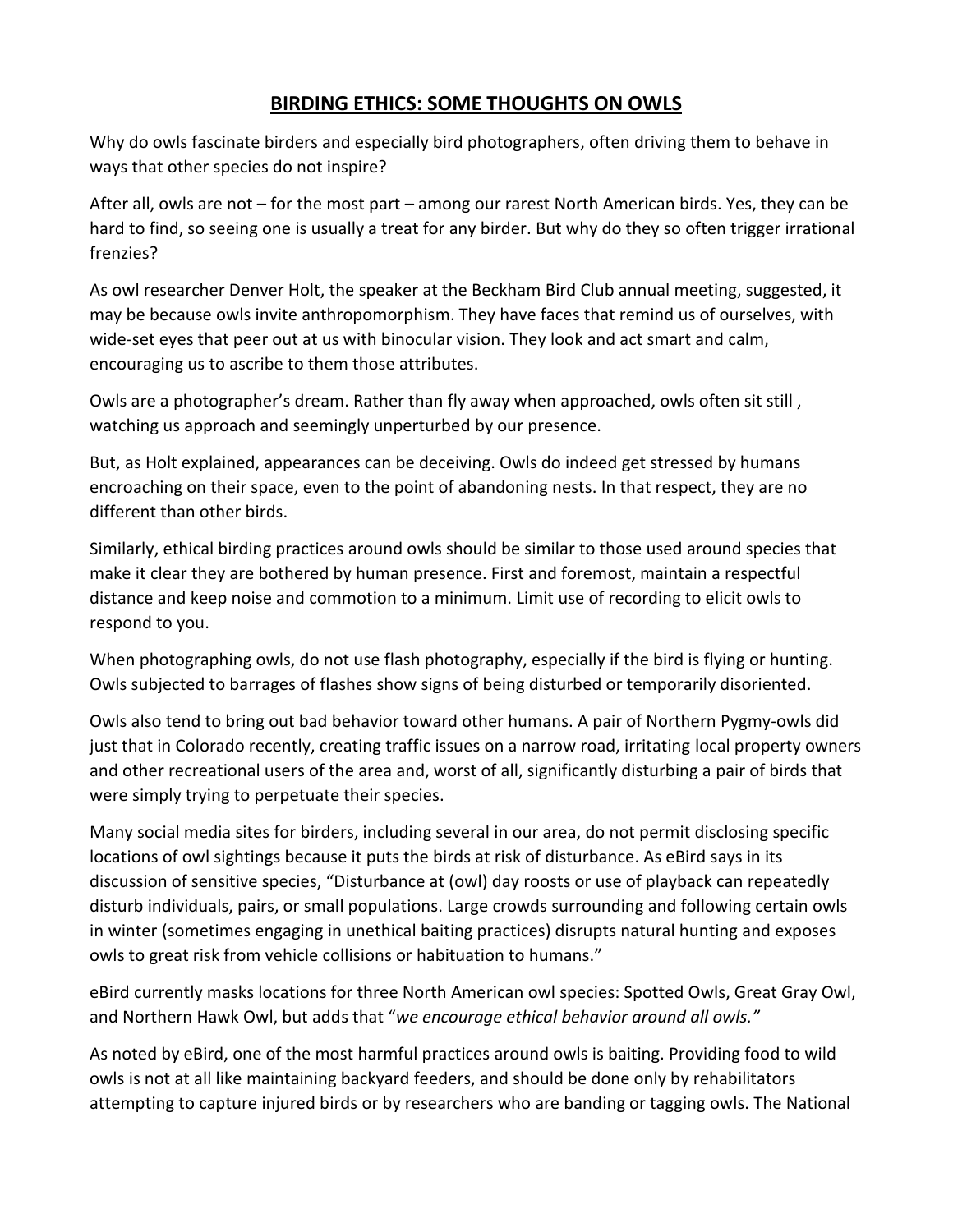Audubon Society has a detailed discussion of owl baiting here: https://www.audubon.org/news/whybaiting-owls-not-same-feeding-backyard-birds

In our anthropomorphizing of owls, perhaps we should think of them as the avian celebrities they are and put ourselves in their feathers. Would we want to be subjected to a crush of fans and a barrage of camera flashes every time someone saw us, especially if we're out on a date or just trying to get some rest? Would we want people throwing hunks of meat or dead rodents our way to get our attention? More likely we'd be like Greta Garbo: I just want to be left alone.

# **BBC Conservation Report Websites May 2022**

Five Incredible Ways Birds Change Their Bodies for Spring and Fall Migration | Audubon

https://www.audubon.org/magazine/spring-2022

North American Birds Face Their Own Pandemic With Latest Bout of Avian Flu | Audubon

Bald eagle rebound stunted by poisoning from lead ammunition | Cornell **Chronicle** 

Cranes of the World Opens May 1 With Steps Taken to Protect Rare, Endangered Cranes from Avian Influenza - International Crane Foundation (savingcranes.org)

A Deep Dive into the Oriole Genome Tackles the Mystery of Hybridization | All About Birds All About Birds

Sounds Like Home: Experimenting with Audio to Help Marbled Murrelets Find Prime Habitat | All About Birds All About Birds

https://abcbirds.org/article/avian-flu-outbreak-2022/

The Diverse World of Bird Beaks | American Bird Conservancy (abcbirds.org)

Do Ducks Have Teeth? - American Bird Conservancy (abcbirds.org)

### **MAY BIRDING**



**Wow!** Another great month to be out and seeing all the birds here in Jefferson County and the surrounding counties. Over 171 species

of birds were seen here in Jefferson County alone - thirty-five species of warblers plus vireo, thrushes, flycatchers, tanagers, shorebirds, etc. Hope you were on one of the field trips or out birding on your own to see all the wonders of the bird world. There are still many birds to be seen even though many